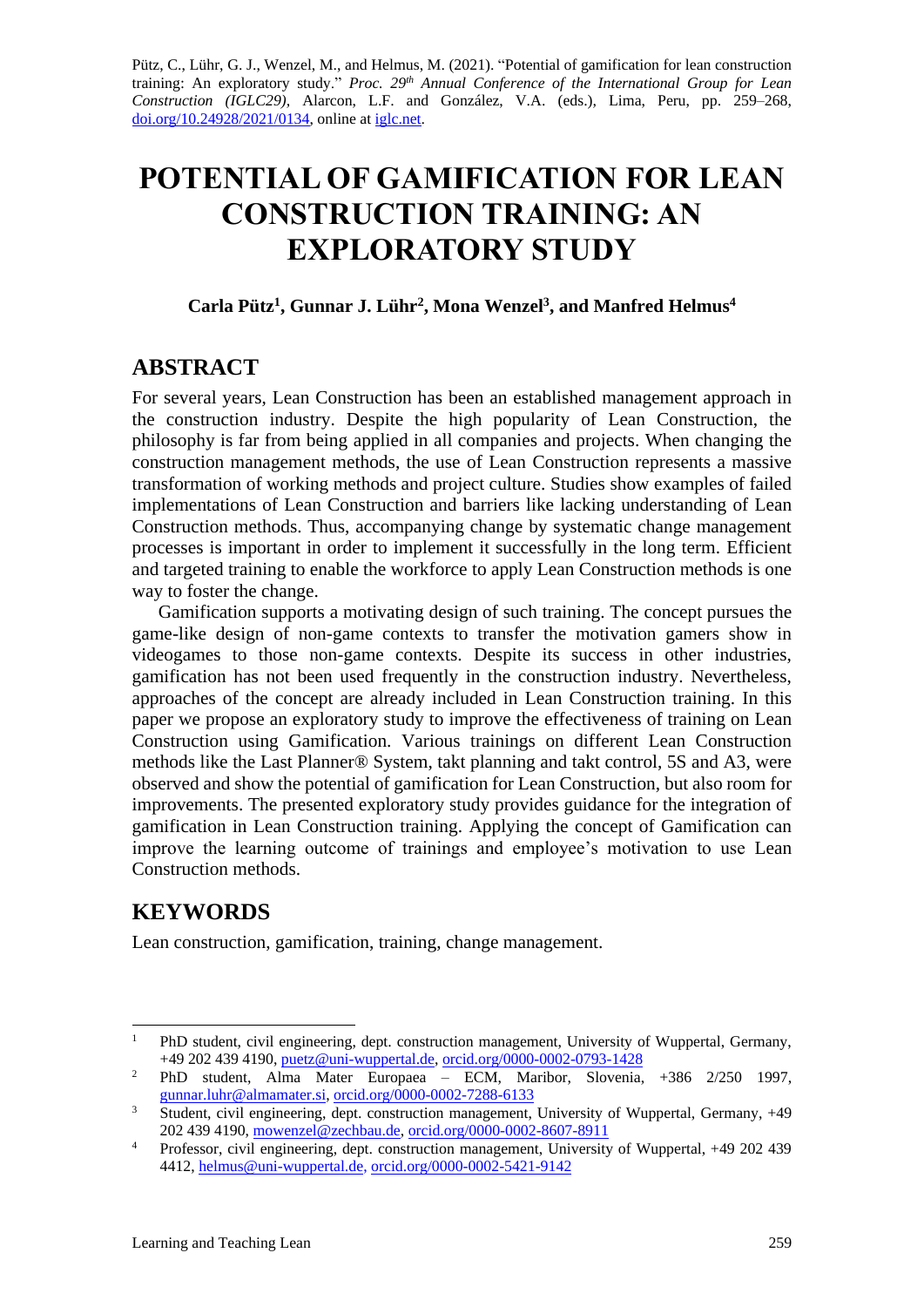# **INTRODUCTION**

During recent years, Lean Construction has established itself as an approach to the management of construction projects. 'Lean Construction' is the construction industry's attempt to implement the principles of Lean Manufacturing into the construction industry under consideration of its unique circumstances (Fiedler 2018). Lean management focusses especially on customer satisfaction by eliminating waste through continuous improvements of all processes (Liker and Morgan 2006). Different applications and principles were already in-depth presented and discussed, especially at the past 28 conferences of the 'International Group for Lean Construction' and the belonging proceedings.

Salem et al. (2006) summarise that especially the IGLC community is responsible for the emergence of Lean Construction techniques and approaches that changed and improved ways of planning, controlling, supply chain management and applications of visualisation techniques. Overall, those developments lead to continuous improvement. Despite these achievements, studies like Demirkesen et al.'s (2019) report barriers in introducing Lean Construction and results of poor implementation attempts. 'Continuous improvement' can be equated with 'continuous change' and implementing this continuous change of known working methods creates cultural issues such as the resistance to change (Demirkesen et al. 2019). Therefore, successful change management is required and essential for organisations to survive (Song 2009). Scholars frequently report from high failure rates of change management programs from 50 (Schaffer and Harvey 1992) to 70 % (Balogun and Hailey 2008; By 2005).

These numbers underline the importance of careful preparation and well-thought-out introduction processes for the implementation of Lean Construction. As the philosophy of Lean Construction itself states, people should be the focus of process consideration. This philosophy is shared by change management. An essential part of change management is the training of employees (Kotter 1996). For Lean Construction methods such as the Last Planner® System, studies show remaining critical socio-technical barrier in the implementation. Despite training the lack of understanding principles and methods prevails (Liu et al. 2020).

With focus on the empowerment of employees through training within the change management process, gamification is a concept that is particularly suitable to face those barriers. Gamification, derived from the word "game", is a fairly young concept that transfers the enthusiasm and engagement generated for video games, into other contexts. For this purpose, elements from games such as points, stories or levels are implemented into an everyday context like a learning environment (Deterding et al. 2011a, 2011b). Whether consciously or unconsciously, Lean Construction training already contains elements of gamification. Expanding those elements further offers great potential for improved Lean Construction implementation. Liu et al. already showed the potential of serious games for Lean Construction training in their paper on promoting the Last Planner® System through virtual reality and serious games (Liu et al. 2020). Further approaches to use serious games in the context of Lean Construction are provided by Tommelein et al. (1999) and Sacks et al. (2007). Complementary to the serious game approaches, several innovative ways of teaching lean construction have already been introduced by Tsao et al. (Tsao et al. 2013). Since the creation of serious games requires a lot of programming effort, as a further approach this paper focusses on the concept of gamification.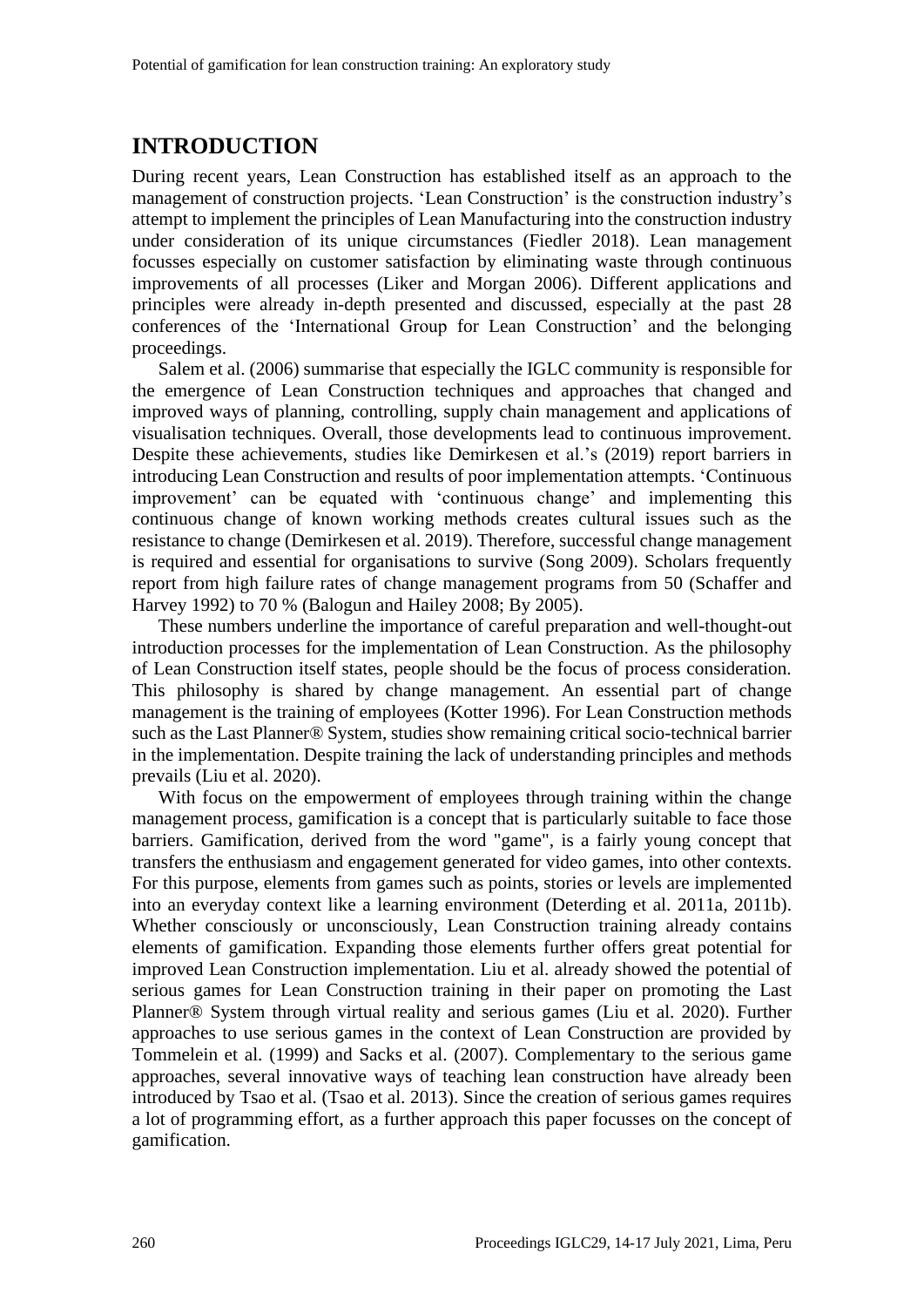Based on the importance of training for successful change management processes, this paper will conceptually discuss the potential of gamification for Lean Construction training. Through literature review and observation of Lean Construction training, we analyse the gamification approaches already included in Lean Construction training. Concluding, we identify the potential for extending these approaches. We seek to advance the understanding of the potential of gamification for Lean Construction training by presenting a conceptual framework as a guide for the application of gamification in Lean Construction.

## **IMPLEMENTATION OF LEAN CONSTRUCTION VIA CHANGE MANAGEMENT PROCESSES**

Generally applicable instructions for the implementation of innovations in companies are difficult to define, as companies differ greatly in their structure and culture. In addition, the human factor within the company is decisive for success and must be considered individually (Lauer 2010). The ideas of change management provide a basic guideline for the successful design of innovation introduction processes with a focus on the human factor (Kotter 1996). Change management is the management to fundamentally change corporate strategies and structures to new framework conditions (Schewe 2018). It describes the ideal design of the path from the starting point to the goal of change (Lauer 2010). Change management is directed inwards, i.e. towards the members of an organisation that is changing. In contrast, strategic management is directed towards the environment in order to achieve optimal adaptation. (Lauer 2010)

Phase 5 "empowering employees for board-based action" of Kotter's change management model emphasises the importance of employee training in the sense of "empowerment" as an important step in the implementation of Lean Construction. Efficient and targeted training of employees should therefore be given special attention in the implementation of change management processes around Lean Construction.

As studies show, training on Lean Construction has not always led to success so far and has left behind barriers to implementation. (Demirkesen et al. 2019; Liu et al. 2020) As an alternative approach to conventional training, we identify and discuss the potential of gamification for Lean Construction training. To this end, we introduce the concept of Gamification, which has been fairly used in the construction industry so far.

#### **GAMIFICATION IN A TRAINING CONTEXT**

Gamification is a concept that developed from the enthusiasm for games. Games convey feelings of challenge, success and engagement to a greater extent than everyday life, which leads to gamers playing games with high motivation and commitment (McGonigal 2012). People play games of their own free will, with high intrinsic motivation. Above all, the growing success of videogames means that the game industry today no longer only captivates children and young people (Rechsteiner 2020). Around 2.5 billion people worldwide regularly play computer or video games. The average age of gamers is now 37, 15% of gamers are already 60 or older (statista 2020). Transferring this enthusiasm for games to other contexts is the idea of gamification (Sailer 2016). Motivating elements of games are used in non-gaming areas, outside the usual function of games. These areas can be everyday situations like shopping, work or learning processes (Deterding et al. 2011a). Gamification is therefore not limited to training contexts. However, numerous studies show positive effects of gamification in this context (see Hamari et al. 2014; Seaborn and Fels 2015).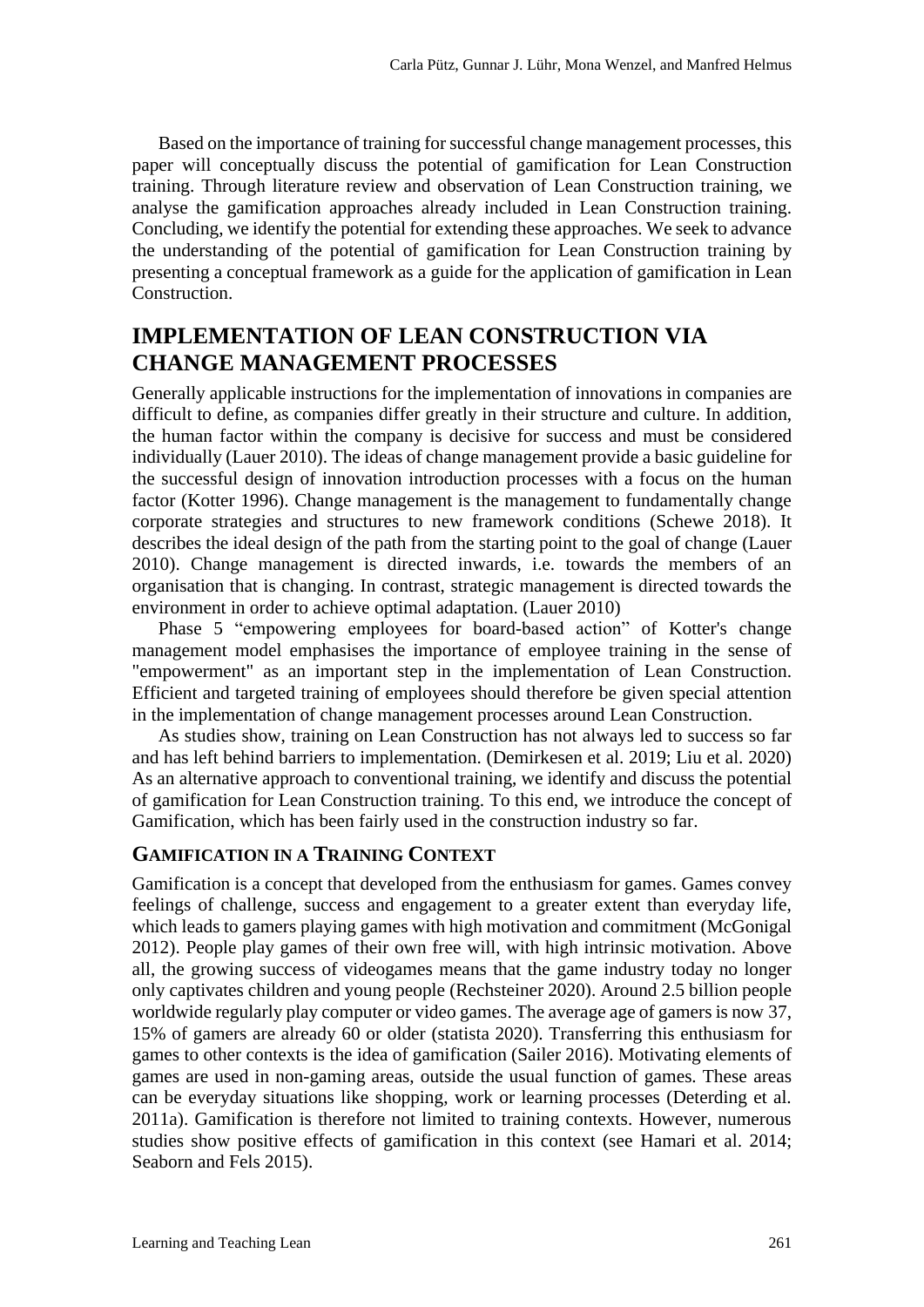#### **Concept of Gamification**

The most commonly used definition of gamification is Deterding et al.'s (2011a), describing gamification as the use of game design elements in non-game contexts. In contrast to serious games, for example, gamification does not refer to fully-fledged games, but only to the use of various game design elements that are characteristic building blocks of games (Sailer 2016). Important for gamification approaches is the intentional use of game design elements to make an experience more game-like (Sailer 2016).

The following examples explain the idea of using game design elements in non-game contexts. Game elements that are particularly present in everyday life are, for example, points, rankings, a narrative or badges. In sports games like football, points often determine who wins a championship. By comparing the points of all teams, rankings are created that simultaneously visualise the value of the points. In the form of a gamification approach, points are used in frequent flyer programmes or as loyalty points. Here, the non-game context is everyday shopping. Medals in sport are badges that reflect a certain success. In a context unrelated to games, badges are used in the military to visualise ranks or special achievements (Schöpper et al. 2019). Embedding a narrative in a non-game context, is unconsciously used by parents in upbringing. Aeroplane landing at feeding time or crocodiles on the ground, making skipping from stone to stone on the way home more motivating, are examples of this.

Literature on gamification shows that it is important not to reduce gamification concepts to the application of the beforementioned common game design elements. Simply adding points, rankings and badges to an existing context does not lead to increased motivation or positive effects in the long term (Morschheuser et al. 2018). The game-like design as an intention is crucial for the success of gamification (Sailer 2016). In order to apply gamification successfully, game design elements must be used in a targeted way. The participants must be analysed, the context and the effect of the game design elements must be taken into account (Morschheuser et al. 2018).

Positive results achieved by the use of gamification in training are reported by several studies. Achieved effects are higher motivation and better performance (Sailer 2016), improved engagement, enjoyment and learning, higher participation and increased contributions (Seaborn and Fels 2015).

#### **Approaches of Gamification in Lean Construction Trainings**

As discussed above, the intention to design a game-like experience is mandatory for a gamification concept. Simply using game design elements without strategy can fail their effect. Though Lean Construction training does not implement gamification intentionally yet, approaches are already visible. Through the observation of several Lean Construction trainings, we outline those approaches, highlighting the potential for the intentional use of gamification.

In the course of the observation, we analysed eight trainings conducted both by internal and external consultants. The trainings focussed on four different Lean Construction methods: Last Planner® System (three observed trainings), takt planning and takt control (three observed trainings), 5S (one observed training) and A3 (one observed training). The trainings were carried out with different training methods to provide a reliable comparison. The variety of providers and methods trained, ensured a comprehensive picture of gamification approaches in Lean Construction trainings.

In the observed trainings, participants work in teams and have to realise projects with different levels of complexity. The main variable in all of these trainings is the degree of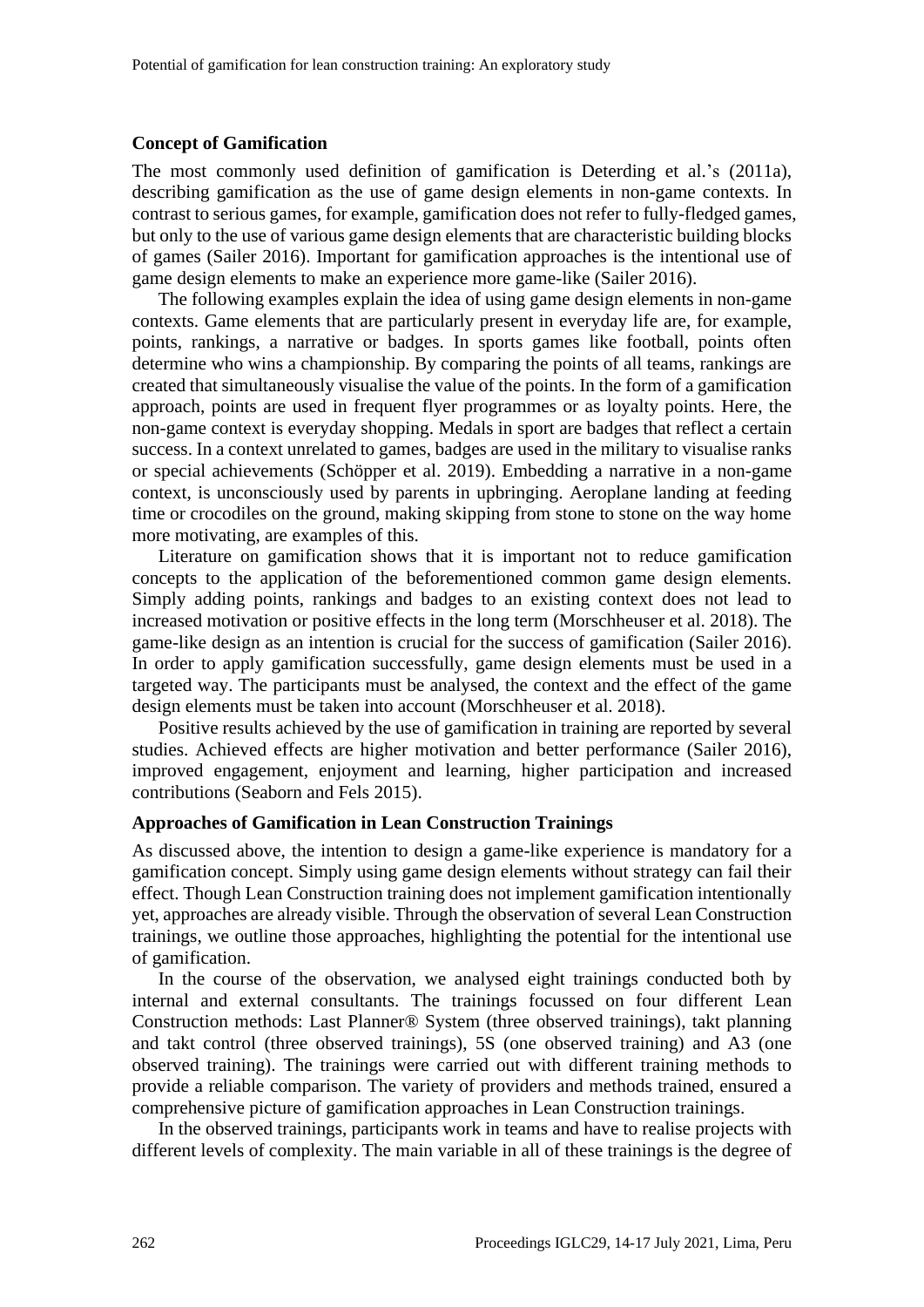abstraction to which the tasks differs from actual construction processes. Examples are realistic models of houses, made out of different materials as bricks or tools, or more abstract tasks, where the teams have to assemble tools, or boxes which are not necessarily reminiscent of construction projects.

The trainings often follow the same patterns: Ahead of the first round, the participants receive information about different roles within the project teams. Information on the task and desired goals, such as a maximum assembly time, desired quality or a budget is given. The first round begins and the facilitators interact with the project teams and raise, some a little more, some a little less, the pressure on the project teams. The teams can usually not fulfil the tasks within the desired time, quality or budget. Following this first round, participants conduct a review of the processes and issues and rank their performance as well as the level of cooperation. Similarities with actual construction projects are identified and issues such as supply chain problems, the lack of enough construction time, technical issues and a high stress levels are discovered as reasons for the non-fulfilment of tasks. Afterwards, the consultants present a specific Lean Construction method. This method is applied in a second round, to fulfil a very similar or even same task as in the first round, with more or less support by the consultants. Usually, the project teams can finish the projects much better than in the first round. In a review process about this second round, the participants identify the improvements, that were made through the application of the Lean Construction method.

Some trainings carry out further rounds to practice or refine the Lean Construction methods. The apparent goal of these trainings is to impart the knowledge about Lean Construction methods, but also to motivate participants to apply them to their construction projects. This might be amplified through the experiences from the first rounds, with failed and uncomfortable processes, and the success of the rounds, where Lean Construction approaches were applied.

Observing the trainings in the role of complete observers we analysed the theoretical structure and practical implementation of the trainings in a double-blinded process. Resulting from the observation, we identified the following game design elements within Lean Construction training:

| <b>Game element</b>   | <b>Implementation in Lean Construction training</b>                                                                                                    |
|-----------------------|--------------------------------------------------------------------------------------------------------------------------------------------------------|
| Challenge             | The team has to finish a task within requested time, budget and quality                                                                                |
| Cooperation           | The work of each team member is necessary to win the challenge, without<br>cooperation within the team it will fail                                    |
| Feedback loops        | After each round, participants receive feedback on their work to foster progress<br>for the next round                                                 |
| Levels                | Participants solve the task in two to three rounds of different complexity                                                                             |
| Performance<br>graphs | A matrix of teamwork and processes reflects individual progress                                                                                        |
| <b>Points</b>         | The construction of parts per minute is measured                                                                                                       |
| Roles                 | Each team member is assigned a different task and contributes to the goal in a<br>different way e.g. as a main- or sub-contractor                      |
| Teams                 | Participants work in teams of 4-8, trying to achieve one common goal                                                                                   |
| Time pressure         | Participants have a fixed amount of time to fulfil the task, the time limit is too<br>ambitious for the first round, using additional time costs money |

Table 1: game design elements used in Lean Construction training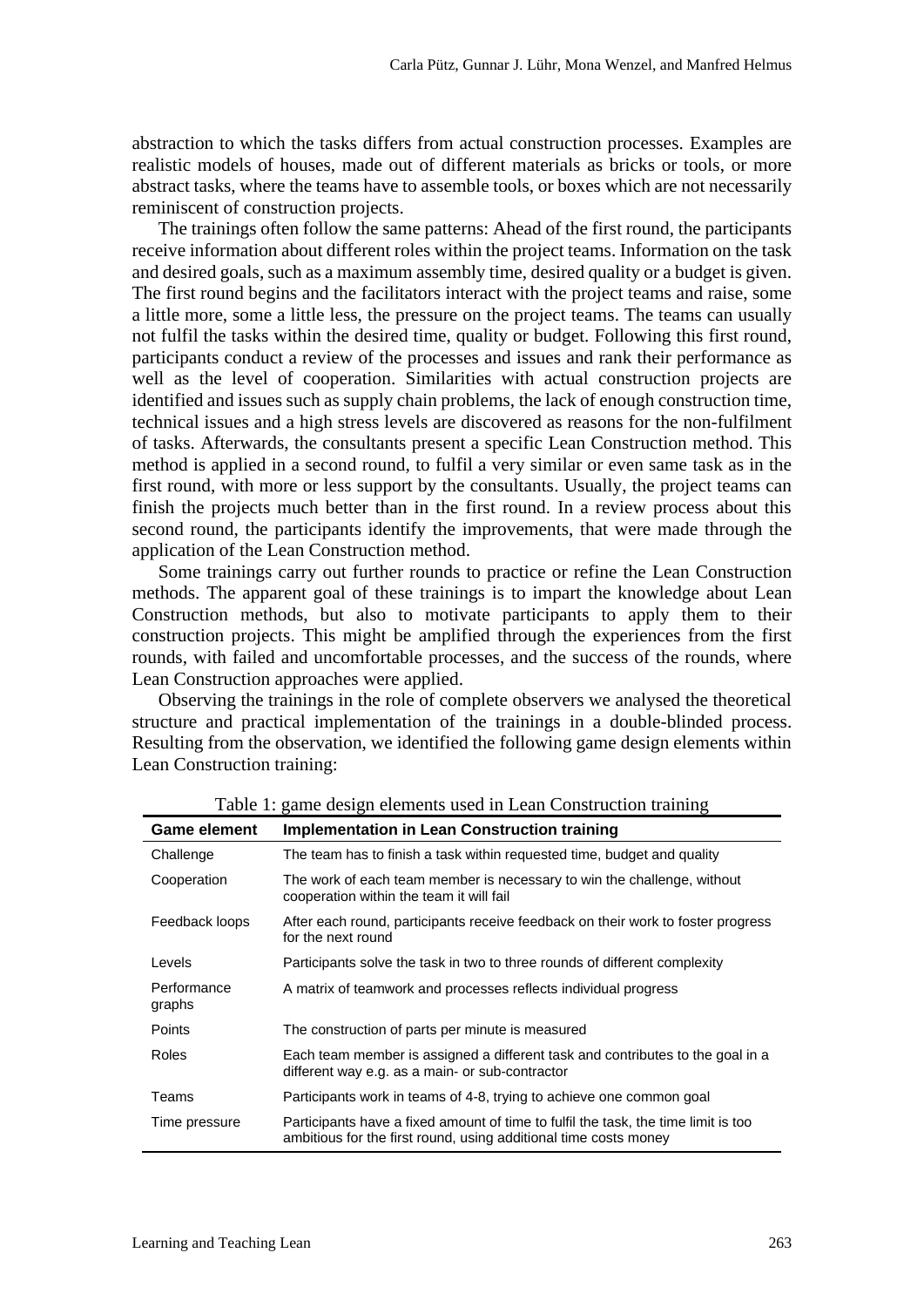When using Gamification, the goal is to make an experience more game-like. With the analysed trainings, this was not the case, hence they cannot be described as gamified trainings yet. Table 1 shows nonetheless that a variety of game design elements are already implemented in such trainings. Taking these approaches further and intentionally designing Lean Construction training with game design elements to become more gamelike offers the chance to achieve the positive effects of gamification described above. Those can include further engagement of employees, raising a feeling of belonging to the team and being part of the mission. Thus, proactivity and employee interaction when using Lean Construction can be strengthened (Team 2017). The following conceptual framework offers guidance how to achieve these effects.

### **CONCEPTUAL FRAMEWORK FOR THE APPLICATION OF GAMIFICATION IN LEAN CONSTRUCTION TRAINING**

For the implementation of gamification, very complex frameworks exist (see for example Chou (2016)). None of the gamification frameworks offered in gamification literature have been generally accepted so far. Each context for the application of gamification is different and the framework used should match the circumstances of the context. As gamification has not been used frequently in the construction industry, here, the focus is on simple application. With more experience, one can prospectively consider using more complex frameworks.

A universal definition about which game design elements can be used for gamification applications does not exist and can hardly be created (Werbach and Hunter 2012). Nevertheless, there are game design elements that are used particularly frequently and have been considered for the framework presented in this paper. Lists of game design elements can be found, inter alia, in the works of Sailer  $(2016)^1$ , Werbach and Hunter  $(2012)^2$ , Marczewski  $(2018)^3$ , Wood and Reiners  $(2015)^4$ , Blohm and Leimeister  $(2013)^5$ , Zichermann and Cunningham  $(2011)^6$  and Reeves and Read  $(2009)^7$ . In the framework presented here, game design elements mentioned by at least two authors are considered. These provide a first overview and ideas for the use of elements. The extensibility of the list is explicitly pointed out. Table 2 lists game design elements, highlights their desired impact and offers an example how to implement them in Lean Construction trainings. The examples were derived from the observation of trainings and discussed with training providers. Definitions of game design elements are given according to Sailer  $(2016)^1$ , Werbach and Hunter  $(2012)^2$ , Marczewski  $(2018)^3$  and Seaborn and Fels  $(2015)^8$ . Both the listed game design elements and definitions are marked with superscript numbers indicating their source.

| Game design<br>element | Observed in<br>trainings | <b>Definition</b>                                           | <b>Recommendation of use</b>                                                                                                  |
|------------------------|--------------------------|-------------------------------------------------------------|-------------------------------------------------------------------------------------------------------------------------------|
| Avatars $1,2,5$        |                          | Visual representation of the<br>user, identifying him*her 1 | Each team decides on a team name and<br>develops an avatar that represents their<br>team                                      |
| Badges 1,2,3,4,5,6     |                          | Visual icons signifying<br>achievements <sup>1</sup>        | Badges can visualize the success in<br>certain areas, e.g. in time completion, in<br>budget completion, good teamwork         |
| Chance $2,4,6$         |                          | Elements of randomness <sup>2</sup>                         | Roles of team members can be assigned<br>by chance, additional time or resources<br>can be won in a lottery kind of way (e.g. |

Table 2: game design elements used in Lean Construction training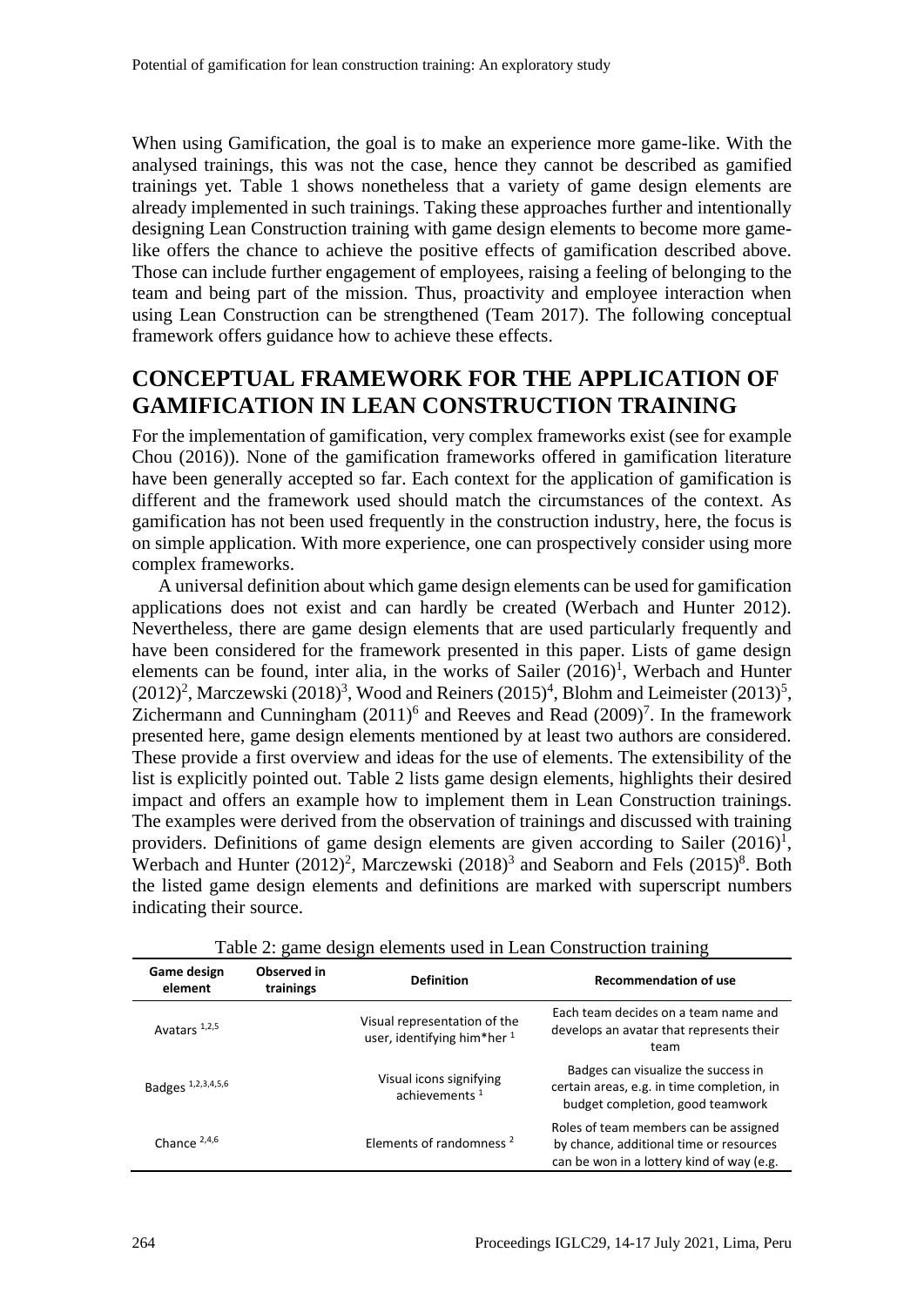| Game design<br>element                | Observed in<br>trainings | <b>Definition</b>                                                                                                                                                                                                                     | <b>Recommendation of use</b>                                                                                                                                                                                                                                                                               |
|---------------------------------------|--------------------------|---------------------------------------------------------------------------------------------------------------------------------------------------------------------------------------------------------------------------------------|------------------------------------------------------------------------------------------------------------------------------------------------------------------------------------------------------------------------------------------------------------------------------------------------------------|
|                                       |                          |                                                                                                                                                                                                                                       | every five minutes each team draws an<br>event card indicating a new incident)                                                                                                                                                                                                                             |
| Challenge <sup>2,3,4,5,6</sup>        | $\checkmark$             | Element to make users feel like<br>they earned their achievement,<br>e.g. testing knowledge <sup>3</sup>                                                                                                                              | Fulfilling the task (e.g. building a house<br>with game bricks) within the assigned<br>time range, budget and quality                                                                                                                                                                                      |
| Collecting <sup>2,3,5,6</sup>         |                          | Items to collect, fostering<br>relationships and feelings of<br>purpose <sup>3</sup>                                                                                                                                                  | Building material has to be collected<br>through a team challenge like scavenger<br>hunt                                                                                                                                                                                                                   |
| Competition<br>2, 3, 4, 5, 7          |                          | Chance for users to prove<br>themselves against others <sup>3</sup>                                                                                                                                                                   | Teams compete against each other in<br>terms of time to complete task, number<br>of mistakes, budget and quality                                                                                                                                                                                           |
| Content<br>unlocking $^{2,3,6}$       |                          | Kind of achievement that offers<br>additional<br>information/guidelines/rewards                                                                                                                                                       | Trading resources (e.g. time, bricks,<br>virtual currency) for additional help to<br>fulfil the task better                                                                                                                                                                                                |
| Cooperation<br>2,4,5,6,7              | ✓                        | Team members or individual<br>users have to share<br>information/help each other to<br>be successful <sup>2</sup>                                                                                                                     | Each team member performs a task that<br>is important for the overall task. Not<br>every team member has all the<br>information and/or authorisation to do<br>certain tasks, so cooperation is<br>necessary.                                                                                               |
| Feedback loops<br>2,3,4,6,7           | ✓                        | Mechanic that provides users<br>with information on their<br>progress <sup>3</sup>                                                                                                                                                    | Breaks in between rounds to provide<br>teams with feedback to review the<br>process and to improve the next task                                                                                                                                                                                           |
| Gifting $2,3,4,6$                     |                          | Allowing users to share items<br>with other people/teams to<br>help them achieve goals 3                                                                                                                                              | When working with limited resources<br>(e.g. Lego bricks), teams can gift left over<br>resources to other teams, teams can<br>support other teams by undertaking a<br>part of their tasks (e.g. construction site<br>1 has finished in time and uses their left-<br>over time to help construction site 2) |
| Leader-boards<br>1,2,3,4,6            |                          | Display of ranks for comparison                                                                                                                                                                                                       | A team leader board displays the ranking<br>of the teams round after round showing<br>their position in the competition                                                                                                                                                                                    |
| Levels 2,3,4,5,6,7                    |                          | Increasingly difficult<br>environments, milestones<br>indicating progress <sup>3</sup>                                                                                                                                                | Two tasks of different difficulty, after<br>completing the first easy task, the more<br>difficult one can be started.                                                                                                                                                                                      |
| Narrative<br>1,2,3,4,5,7              | $(\check{ }')$           | Frame story, a story that is told                                                                                                                                                                                                     | A school building has to be finished<br>before holidays end                                                                                                                                                                                                                                                |
| Performance<br>$graph$ <sup>1,2</sup> | ✓                        | Performance graphs graphically<br>show the performance of users<br>in an intra-individual<br>comparison over a certain<br>period of time. It is therefore a<br>dynamic display for visualising<br>one's own performance. <sup>1</sup> | A matrix of teamwork and processes<br>reflects individual progress                                                                                                                                                                                                                                         |
| Points <sup>1,2,3,6</sup>             | ✓                        | Numerical units indicating<br>progress <sup>1</sup>                                                                                                                                                                                   | Parts per minute in construction is<br>measured and used to compare the<br>results of the teams                                                                                                                                                                                                            |
| Rewards <sup>2,3,6</sup>              |                          | Tangible, desirable items 3                                                                                                                                                                                                           | Giving prospect of a desirable reward for<br>well performing teams, e.g. cake, beer or<br>other incentives                                                                                                                                                                                                 |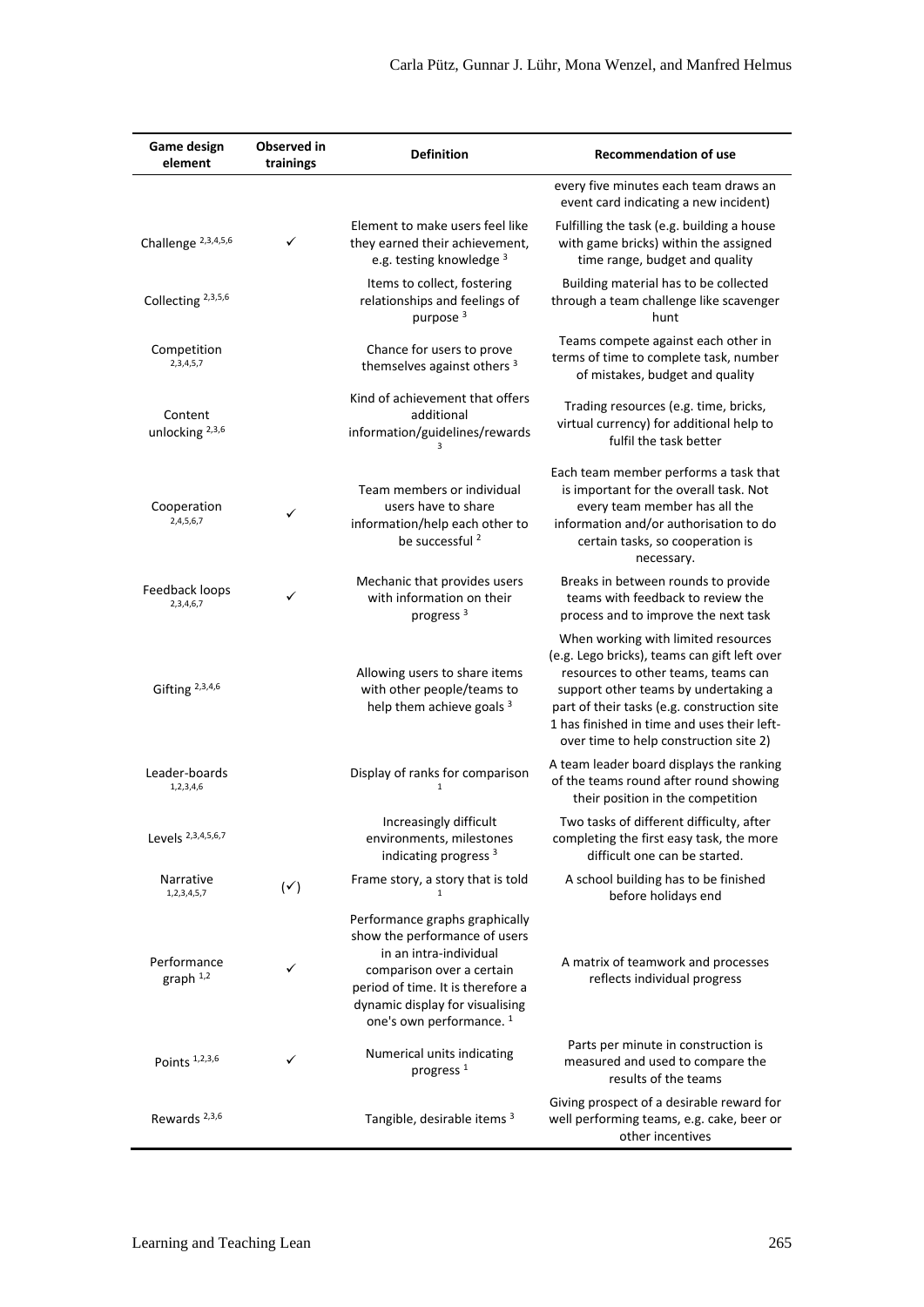| Game design<br>element   | Observed in<br>trainings | <b>Definition</b>                                               | <b>Recommendation of use</b>                                                                                                                            |
|--------------------------|--------------------------|-----------------------------------------------------------------|---------------------------------------------------------------------------------------------------------------------------------------------------------|
| Roles                    | ✓                        | Role-playing elements of<br>character <sup>8</sup>              | Client, main contractor, sub-contractor,<br>assembly line worker                                                                                        |
| Scarcity <sup>2,6</sup>  |                          | Making something rare to make<br>it more desirable              | Different coloured Lego bricks stand for<br>different raw materials, not all are<br>available in equal quantities, rare raw<br>materials are popular    |
| Status $3,5,7$           |                          | Textual monikers indicating<br>progress <sup>3</sup>            | By showing positive results in the tasks,<br>teams can earn higher status ranking<br>from lean construction newbie to lean<br>construction professional |
| Teams <sup>2,3,6,7</sup> | ✓                        | Working in groups to foster<br>collaboration <sup>3</sup>       | Participants work in teams of 4-8 people<br>and try to achieve one common goal,<br>help and advice within the team is<br>mandatory to fulfil the task   |
| Time pressure<br>3,5,7   | ✓                        | Fixed amount of time for users<br>to fulfil a task <sup>3</sup> | Fixed amount of time to fulfil task, too<br>ambitious for first round, additional time<br>costs virtual goods                                           |
| Virtual goods<br>2,4,5   |                          | Game assets with perceived or<br>real-money value <sup>2</sup>  | A virtual currency (e.g. poker chips) is<br>used to trade bricks or buy additional<br>time                                                              |
| Win states $2,5$         |                          | Objects that make the group<br>winner <sup>2</sup>              | Definition of milestones                                                                                                                                |

When implementing game design elements like the examples mentioned above, a good mix of different stimuli is important. Not every user is motivated by competition. Some users will work best if they can collaborate with teammates and have a focus on relationship fostering elements. When planning a gamification application, it is important to ensure a balanced use of game design elements.

### **CONCLUSIONS AND RECOMMENDATIONS**

The aim of this study is to improve Lean Construction implementation efforts through innovative and motivating training concepts. The study offers an overview of the need for systematic change management processes including training to ensure successful Lean Construction implementation. Observations of Lean Construction trainings were analysed and game design elements were explored. The findings indicate that Lean Construction trainings offer great potential to intentionally use gamification in their context. It is concluded that the concept of gamification is suited to tackle barriers in the implementation of Lean Construction. This is in line with publications that have already analysed the potential of serious games for Lean Construction training, but have not conducted this with a large sample size.

We present a conceptual framework as a guideline for further applications of gamification components to improve Lean Construction trainings. With this explorative approach we aim to contribute to the improvement of change management processes in lean construction. Motivating and varied training enables employees to apply Lean Construction. The empowerment of employees promotes improved results in Lean Construction projects.

Further work is required to develop and analyse a gamified Lean Construction training. The study established research questions for further research on gamification in Lean Construction. We recommend to develop and analyse case studies intentionally using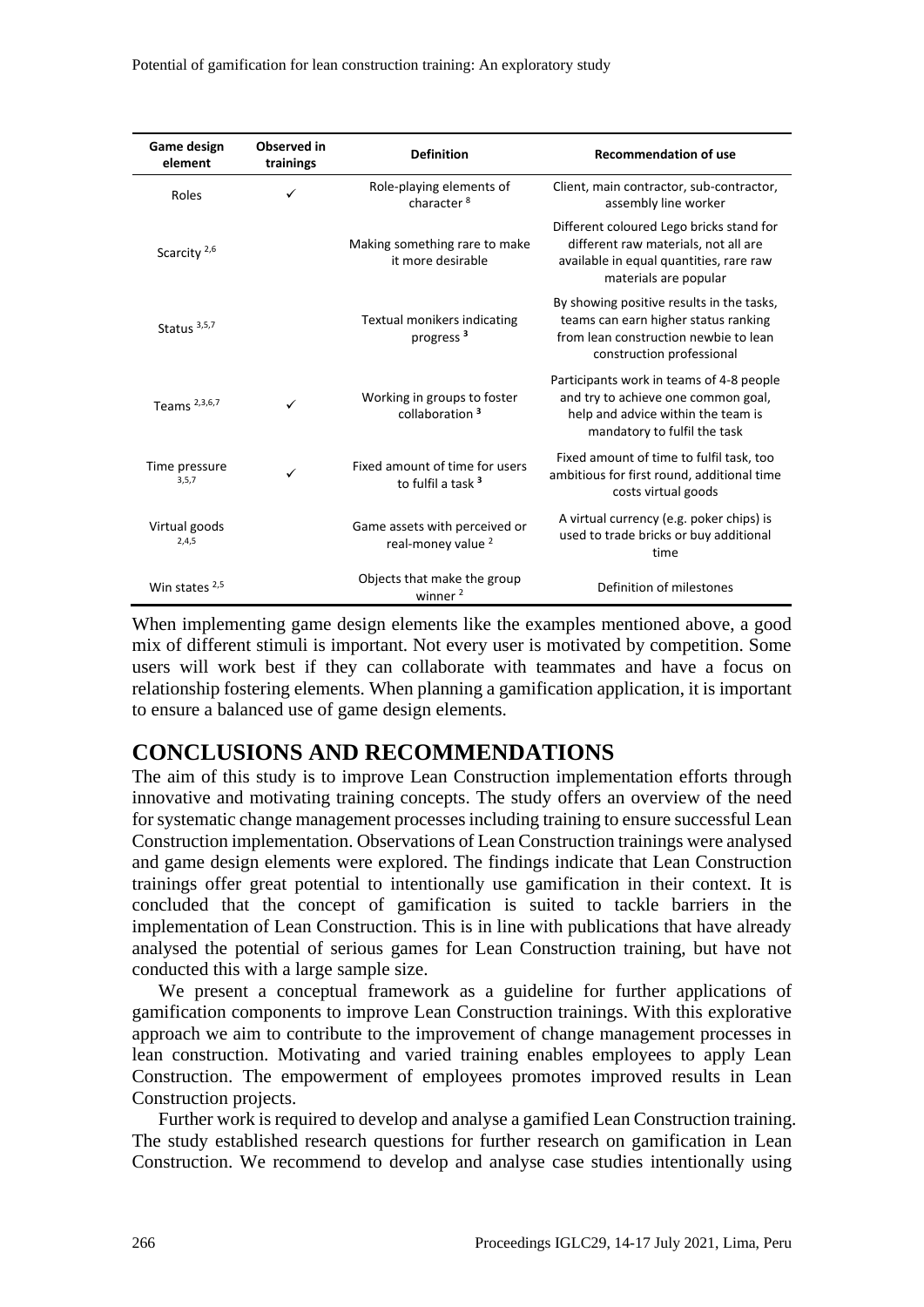gamification by using game design elements in a structured way. The analysis of their effect in trainings would offer further valuable insights for the application of gamification in Lean Construction.

### **REFENRENCES**

- Balogun, J., and V. H. Hailey. (2008). *Exploring strategic change*, Harlow: FT Prentice Hall Financial Times.
- Blohm, I., and J. M. Leimeister. (2013). "Gamification: Design of IT-Based Enhancing Services for Motivational Support and Behavioral Change." *Bus Inf Syst Eng*, 5(4): 275–278. [doi.org/10.1007/s12599-013-0273-5.](https://doi.org/10.1007/s12599-013-0273-5)
- By, R. T. (2005). "Organisational change management: A critical review." *Journal of Change Management*, 5(4): 369–380. [doi.org/10.1080/14697010500359250.](https://doi.org/10.1080/14697010500359250)
- Chou, Y.-K. (2016). *Actionable gamification: Beyond points, badges, and leaderboards*, Fremont, CA: Octalysis Media.
- Demirkesen, S., N. Wachter, S. Oprach, and S. Haghsheno. (2019). "Identifying Barriers in Lean Implementation in the Construction Industry." In *Proc., 27th Annual Conference of the International Group for Lean Construction (IGLC),* Annual Conference of the International Group for Lean Construction: 157–168.
- Deterding, S., D. Dixon, R. Khaled, and L. Nacke. (2011a). "From game design elements to gamefulness." In *Proc., the 15th International Academic MindTrek Conference,* edited by A. Lugmayr, H. Franssila, C. Safran, and I. Hammouda: 9, New York, New York, USA.
- Deterding, S., D. Dixon, R. Khaled, and L. Nacke. (2011b). "Gamification: Toward a Definition." In *paper at the CHI 2011, Vancouver*.
- Fiedler, M., ed. (2018). *Lean Construction - das Managementhandbuch: Agile Methoden und Lean Management im Bauwesen*, Berlin: Springer Gabler.
- Hamari, J., J. Koivisto, and H. Sarsa. (2014). "Does Gamification Work? -- A Literature Review of Empirical Studies on Gamification." In *Proc., 2014 47th Hawaii International Conference on System Sciences (HICSS)*: 3025–3034.
- Kotter, J. P. (1996). *Leading Change*, Boston: Harvard Business School Press.
- Lauer, T. (2010). *Change Management: Grundlagen und Erfolgsfaktoren*, Heidelberg: Springer-Verlag GmbH.
- Liker, J. K., and J. M. Morgan. (2006). "The Toyota Way in Services: The Case of Lean Product Development." *AMP*, 20(2): 5–20. [doi.org/10.5465/amp.2006.20591002.](https://doi.org/10.5465/amp.2006.20591002)
- Liu, C., V. A. González, J. Liu, Z. Rybkowski, A. Schöttle, C. Mourgues Álvarez, and I. Pavez. (2020). "Accelerating the Last Planner System® (LPS) Uptake Using Virtual Reality and Serious Games: A Sociotechnical Conceptual Framework." In *Proc., 28th Annual Conference of the International Group for Lean Construction (IGLC),* Annual Conference of the International Group for Lean Construction: 481–492.
- Marczewski, A. (2018). *Even Ninja Monkeys Like to Play: Gamification, game thinking and motivational design*, [S. l.: Independently published].
- McGonigal, J. (2012). *Reality is broken: Why games make us better and how they can change the world; [includes practical advice for gamers]*, London: Vintage Books.
- Morschheuser, B., L. Hassan, K. Werder, and J. Hamari. (2018). "How to design gamification? A method for engineering gamified software." *Information and Software Technology*, 95: 219–237. [doi.org/10.1016/j.infsof.2017.10.015.](https://doi.org/10.1016/j.infsof.2017.10.015)
- Rechsteiner, A. (2020). "Die Geschichte der Videospiele".
- Sacks, R., A. Esquenazi, and M. Goldin. (2007). "LEAPCON: Simulation of Lean Construction of High-Rise Apartment Buildings." *Journal of Construction*